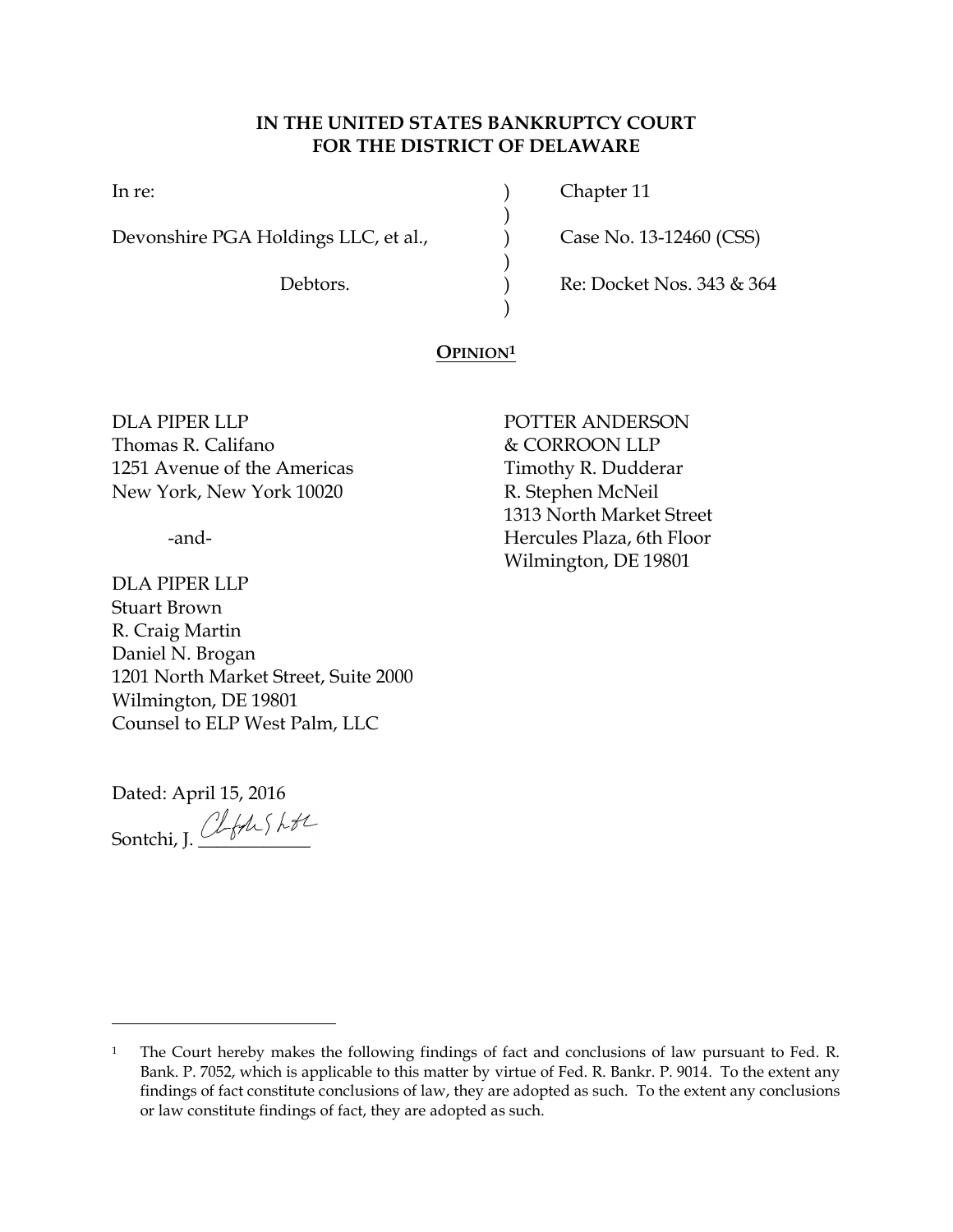#### **INTRODUCTION**

ELP West Palm, LLC ("*ELP*"), is successor to the the Reorganized Debtors. Potter Anderson & Corroon, LLP ("*Potter*") jointly represented three of the Debtors and a non-Debtor, CA Capital, LLC, in two Delaware Chancery proceedings in 2013. Potter timely submitted claims for payment against the Debtors it represented. ELP does not dispute that Potter actually represented the Debtors, but nonetheless requests that this Court enter summary judgment disallowing Potter's claims under 11 U.S.C. § 502(b)(1).

Section 502(b)(1) instructs the Court to disallow claims "to the extent that such claim is unenforceable against the debtor and property of the debtor, under any agreement or applicable law for a reason other than because such claim is contingent or unmatured." ELP therefore carries two burdens. First, ELP must point to specific law(s) that would render Potter's claim unenforceable. Second, ELP must demonstrate that the facts of this case make that law applicable. Because ELP is the movant for summary judgment, ELP must further show that Potter may not genuinely dispute that: (1) the law ELP cites is applicable; (2) the cited law renders Potter's claim unenforceable; and (3) Potter has no defense that would prevent application of the cited law.

ELP argues that four sources of applicable law or agreement render Potter's claim unenforceable. First, ELP argues that Potter was not validly engaged to represent the Debtors under state contract law. Second, ELP appears to make an argument on equitable principles that Potter may not enforce its claims against the Debtors because the Debtors did not benefit from Potter's representation. Third, ELP argues that Potter was "conflicted" under the Delaware Lawyers' Rules of Professional Conduct in representing the Debtors and because the record contains no written waiver of this conflict, Potter's claim against the Debtors is unenforceable. Finally, ELP argues that the 2013 Settlement Agreement approved by this Court bars Potter's claims.

The Court will deny ELP's motion for summary judgment. First, ELP has failed to supply this Court with proof that any applicable principle of contract law or equity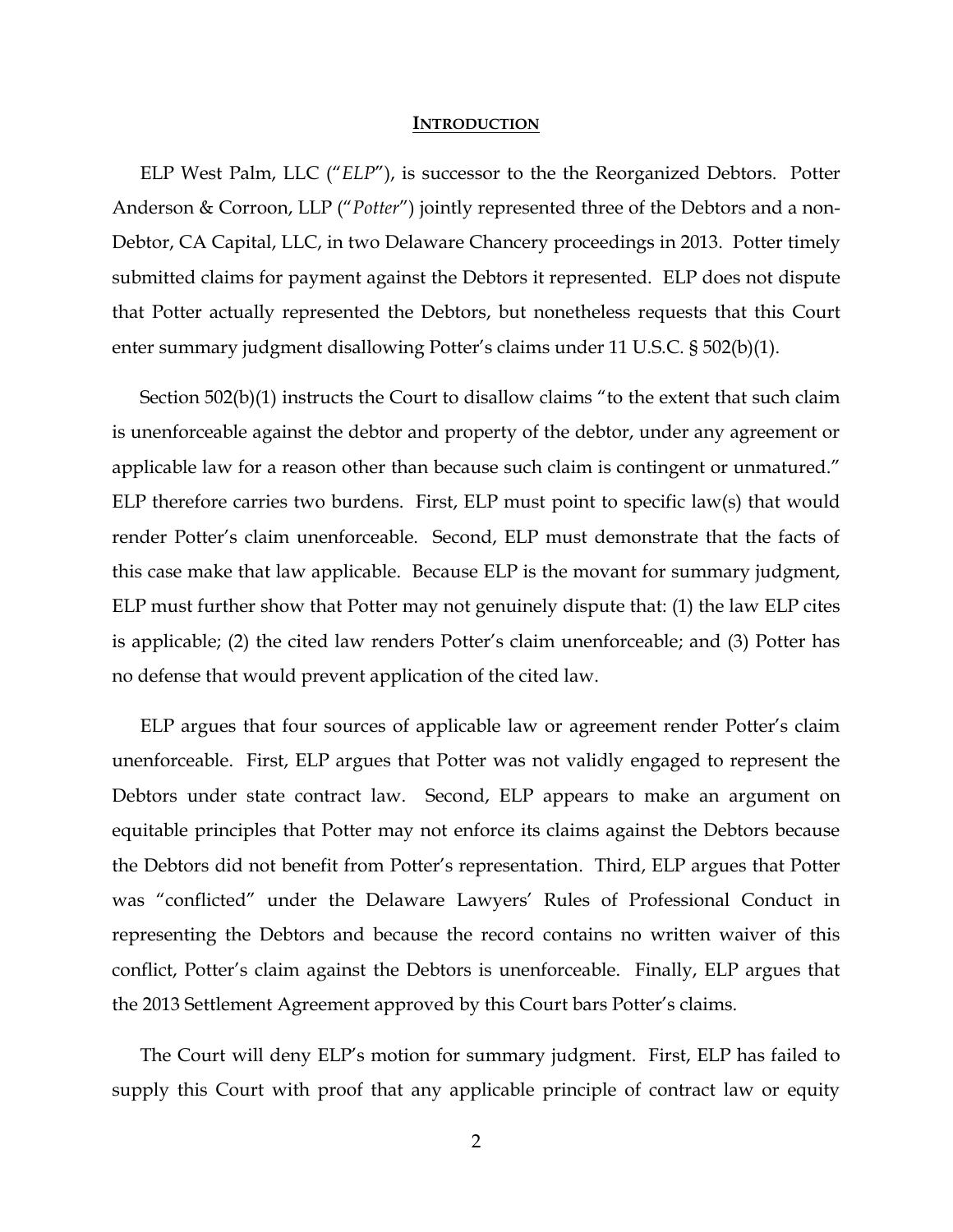would render Potter's claim unenforceable. Potter's claims are prima facie valid; for the Court to disallow those claims, ELP must *specifically point to an applicable state or federal law which would render those claims unenforceable*. Not only has ELP has failed to carry its burden upon summary judgment, it has simply failed to point to any *specific* applicable law. Broad generalizations about what is "right," "fair," or "logical" are not a basis for disallowance under § 502(b)(1).

Second, ELP's argument that Potter was conflicted in representing the Debtors presents a legal basis for disallowance. However, Potter has pointed to evidence in the record sufficient to create a genuine dispute of material fact on whether Potter was conflicted. Because the record does not allow the Court to conclude that Potter was conflicted, summary judgment may not be granted to ELP on this theory. Finally, ELP has failed to demonstrate that any applicable law would make the 2013 Settlement Agreement binding upon Potter. The record clearly shows that neither Potter nor any of its agents were a party to that agreement. As a result, summary judgment may not be granted to ELP on this theory.

### **JURISDICTION**

The United States Bankruptcy Court for the District of Delaware (the "Court") has subject matter jurisdiction over this contested matter pursuant to 28 U.S.C. § 1334(b). This contested matter is a core proceeding pursuant to 28 U.S.C. § 157(b)(2)(B). Venue is proper in the Bankruptcy Court pursuant to 28 U.S.C. § 1409(a). This action is a contested matter pursuant to Federal Rule of Bankruptcy Procedure 9014.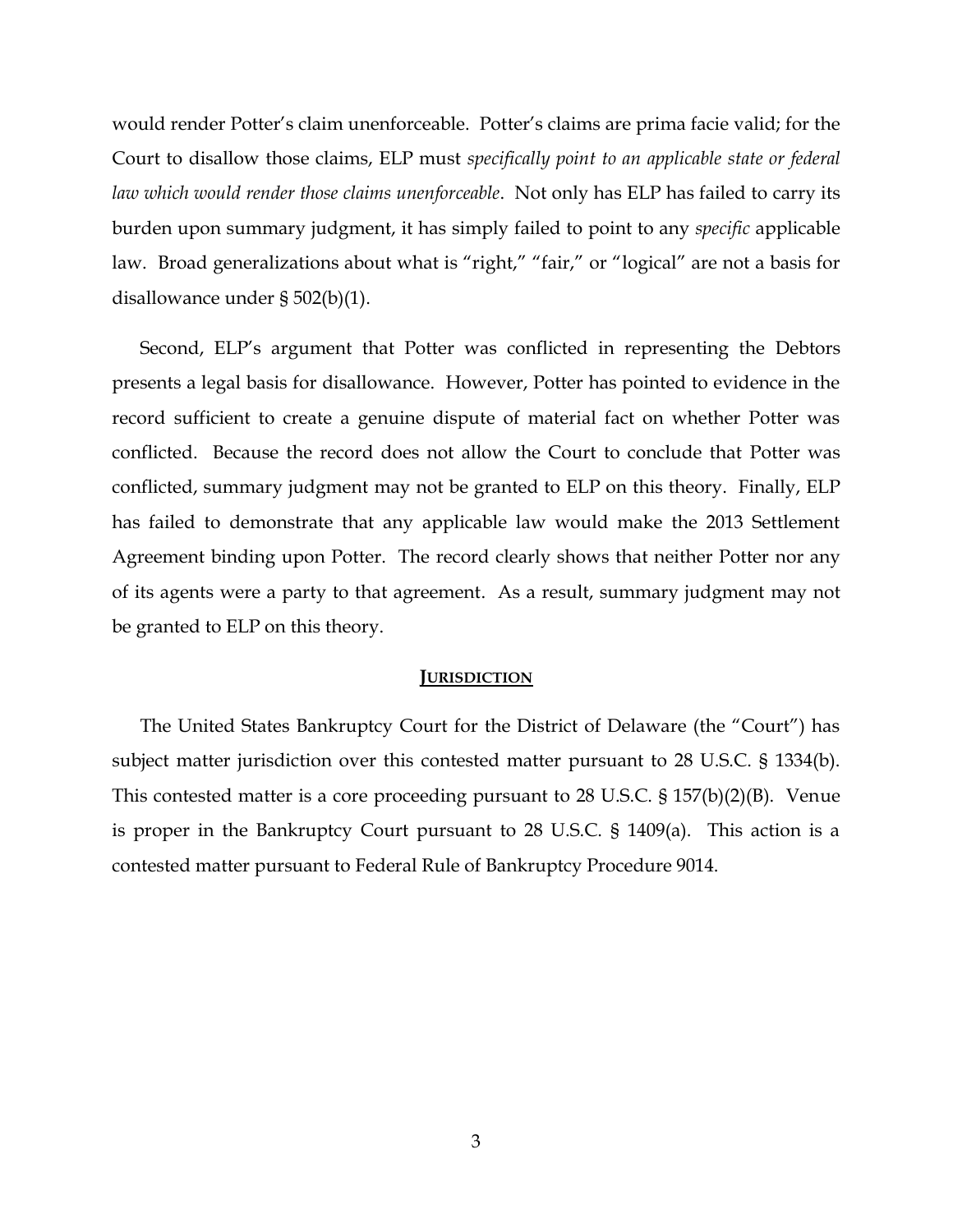#### **UNDISPUTED FACTS**

The Debtors<sup>2</sup> are four Delaware LLCs; together, they compromise a retirement community located within the grounds of PGA National in Palm Beach Gardens, Florida.3 Prior to the bankruptcy filing, the Debtors were ultimately owned by SHP Senior Living Investments, LLC ("*SHP*"), whose ultimate sole owner was an individual, Craig Anderson ("*Anderson*").4 On February 20, 2007, Anderson created CA Capital, a limited liability company in which he held a 100% ownership interest.<sup>5</sup>

The Debtors' LLC Agreements specify that the sole member of each company holds the exclusive power to appoint a Manager for that company.6 The LLC Agreements further specify that the Manager is an agent of the company, whose actions are binding upon the company if taken in accordance with the LLC Agreement. <sup>7</sup> The LLC Agreements also state that the Manager "shall have full, exclusive and complete discretion to manage the business affairs of the company…."8 On February 20, 2007, Anderson, through his control of each individual company, appointed CA Capital as Manager of each of the Debtors.<sup>9</sup>

On May 1, 2007, the Operating Debtors entered into a credit and security agreement in exchange for a term loan of \$155,220,000 and a \$6,400,000 revolving line of credit (the

 $\overline{a}$ 

8 *Id*.

<sup>2</sup> Devonshire PGA Holding, LLC ("*Holdings*") is a holding company and was the sole member of Devonshire at PGA National, LLC ("*Devonshire*"), which owned the land on which the retirement community operates. Devonshire, in turn, was the sole member of Chatsworth at PGA National, LLC and Chatsworth PGA Properties, LLC, who owned and operated, respectively, an independent living facility and a healthcare facility on this land (together, excluding Holdings, the "*Operating Debtors*"). *Potter MSJ Response*, D.I. 414, p. 4.

<sup>3</sup> *ELP MSJ Memorandum*, D.I. 397, p. 11, ¶ 5.

<sup>4</sup> *Potter MSJ Response* at p. 4.

<sup>5</sup> *Id*.

<sup>6</sup> *ELP MSJ Memorandum* at Ex. 4.

<sup>7</sup> *Id*.

<sup>9</sup> *Potter MSJ Response* at p. 4.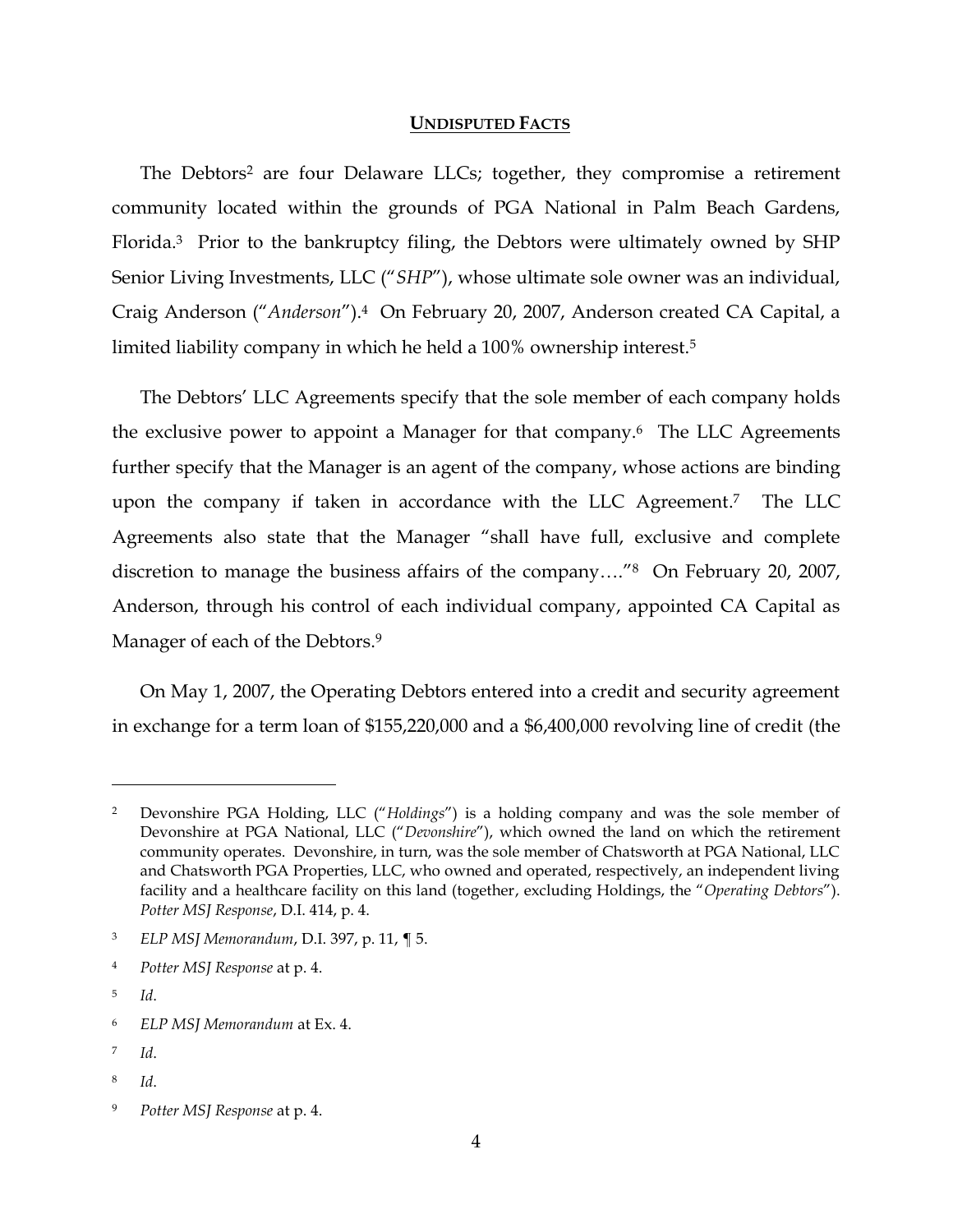"*Senior Credit Agreement*"). <sup>10</sup> The Senior Credit agreement was extended by Merrill Lynch Capital ("*Merrill"* and together with its successors, the "*Senior Agent*"), as agent for a consortium of lenders (the "*Senior Lenders*"). That same day, Holdings and Devonshire pledged their equity interests in the Operating Debtors as collateral to the Senior Lenders under an Ownership Pledge, Assignment and Security Agreement (together, the "*Pledge Agreements*").11 In connection with this exchange, Holdings also obtained a \$19,625,000 mezzanine term loan from Merrill (the "*Mezzanine Credit Agreement*"). As further security for this agreement, SHP entered into an Ownership Pledge, Assignment and Security Agreement with Merrill (the "*SHP Pledge Agreement*"), pursuant to which Merrill received a security interest in SHP's 100% equity in Holdings.<sup>12</sup>

GE Business Financial Services Inc. ("*GE*") later succeeded Merrill as Senior Agent. On May 24, 2011, GE filed a lawsuit in the Delaware Court of Chancery (the "*GE Action*") against multiple defendants, including the Debtors.<sup>13</sup> Anderson, acting through CA Capital, retained Potter to represent all the defendants in this action under a written engagement letter executed on June 9, 2011.<sup>14</sup> On October 12, 2011, all parties to the GE Action filed a joint motion to dismiss without prejudice, which was granted on October 14, 2011.<sup>15</sup>

Trimont Real Estate Advisors, Inc. ("*Trimont*") later succeeded GE as Senior Agent. On May 12, 2012, Trimont issued a Notice of Default to the Debtors.16 In August 2012, Trimont filed a foreclosure action in Florida state court (the "*FL Action*"), alleging that

 $\overline{a}$ 

<sup>13</sup> *Id.* at p. 5.

<sup>15</sup> *Id* at p. 6.

<sup>10</sup> *Id*.

<sup>11</sup> *Id*.

<sup>12</sup> *Id.* at p. 5 (*citing* Ex. 12).

<sup>14</sup> *Id*. (*citing* Ex. 8).

<sup>16</sup> *Id.* at p. 6 (*citing* Dudderar Decl. Ex. C, ¶ 29).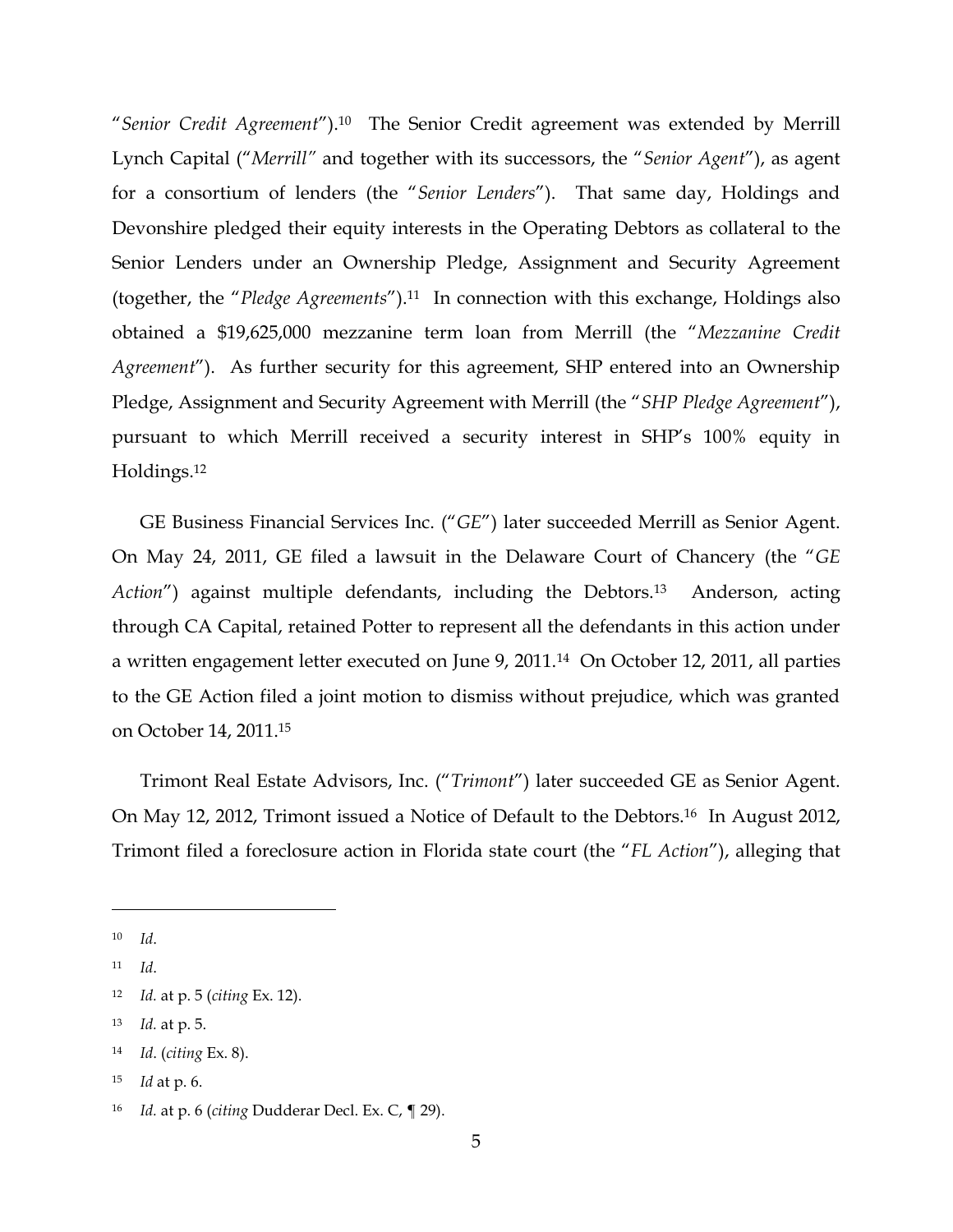an Event of Default had occurred and, therefore, Trimont was entitled to foreclose on the mortgages and equity interests pledged by the Debtors. <sup>17</sup> The defendants denied that an Event of Default had occurred and asserted numerous affirmative defenses and counterclaims.18 The defendants asserted that GE and the Senior Lenders had engaged in substantial misconduct, had attempted to cause an Event of Default to occur and had acted towards—and dealt with—the defendants in bad faith.<sup>19</sup> They also argued that Trimont lacked the standing to pursue its claim because Trimont had not been properly appointed as Agent under the Senior Credit Agreement.<sup>20</sup> Potter was not retained by  $$ and did not represent any party in—the Florida Action.

On July 2, 2013, Trimont sent notice to the Debtors that it was replacing CA Capital as Manager of the Operating Debtors and appointing DPGA as Manager.<sup>21</sup> On the same day, DPGA and Trimont initiated two separate actions (the "*DE DPGA Action*" and the "*DE Trimont Action*" and together, the "*DE Chancery Actions*") in Delaware. Both sought declaratory judgment upholding Trimont's removal of CA Capital and appointment of DPGA as Manager. <sup>22</sup> DPGA immediately filed a complaint and a motion requesting the entry of a *status quo* order (the "*Proposed Status Quo Order*").<sup>23</sup> The Proposed Status Quo Order would have prevented CA Capital from taking actions that would alienate property of the Operating Debtors or cause the Operating Debtors to acquire any

<sup>17</sup> *Id*. at p. 6.

<sup>18</sup> I*d.* at p. 6 (*citing* Dudderar Decl. Ex. D ¶ 28); *ELP MSJ Memorandum* at Ex. 10, p. 13-18.

<sup>19</sup> *ELP MSJ Memorandum* at Ex. 10, p. 15-17.

<sup>20</sup> *Id.* at p. 13-15.

<sup>21</sup> *Potter MSJ Response* at p. 7.

<sup>22</sup> *Id*.

<sup>23</sup> *ELP MSJ Memorandum* at p. 11.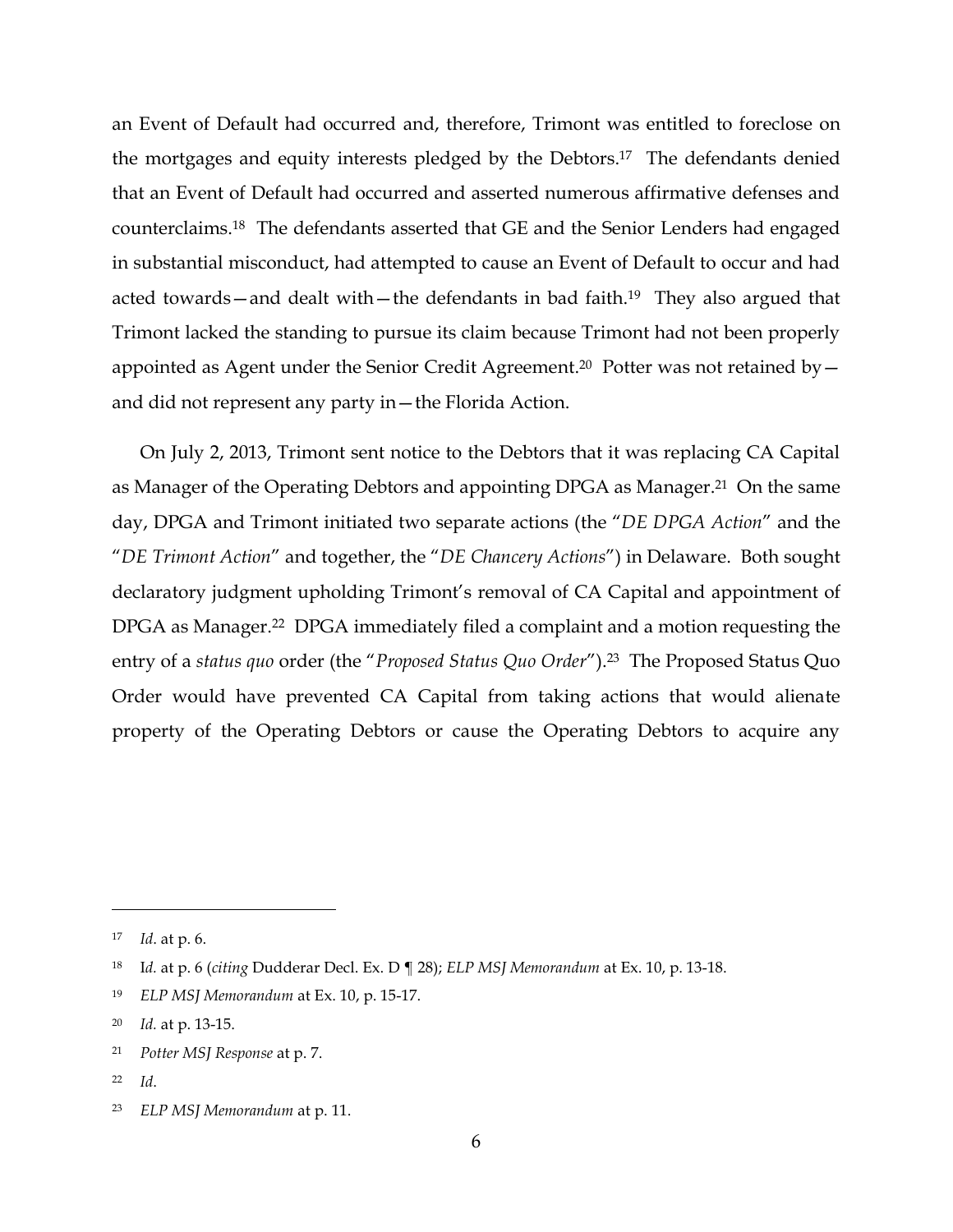substantial obligations.<sup>24</sup> It would have, however, specifically allowed for the Operating Debtors to pay their attorneys in the DE DPGA Action.<sup>25</sup>

Anderson, again through his control of both CA Capital and the Debtors, retained Potter to represent CA Capital and the Debtors in the DE Chancery Actions.<sup>26</sup> This agreement was reached orally.<sup>27</sup> Potter entered its appearance on July 5, 2013.<sup>28</sup> That same day, the defendants in the DE DPGA Action filed a motion to dismiss or stay the proceeding on the grounds that it was duplicative of the Florida Action and required resolution of identical legal issues arising from an identical nexus of facts.29 The defendants argued that although the Florida Action was facially one of "property control" and the DE DPGA Action was one of "corporate control," both were in fact contract disputes at their core revolving around a single question—whether an inexcusable "Event of Default" under the Senior Creditor Agreement had occurred in 2012.30 Trimont agreed to stay the DE Trimont Action until this motion in the DE DPGA Action was resolved.<sup>31</sup>

Both sides continued to submit briefings on the Proposed Status Quo Order and the motion to dismiss or stay, and the Chancery Court set an expedited hearing on these issues for July 30, 2013.32 On July 24, 2013, ELP became sole lender under the Senior Credit Agreement and assumed control of both Trimont and DE DPGA. ELP's counsel,

 $\overline{a}$ 

<sup>30</sup> *Potter MSJ Response* at Ex. E, p. 12.

<sup>32</sup> *Id*.

<sup>24</sup> *Id*.

<sup>25</sup> *Id*.

<sup>26</sup> *Id.* at p. 12.

<sup>27</sup> *Potter MSJ Response* at p. 8-9.

<sup>28</sup> *Id*.

<sup>29</sup> *Id* at p. 9 (*citing* Ex. 9).

<sup>31</sup> *Potter MSJ Response* at p. 9.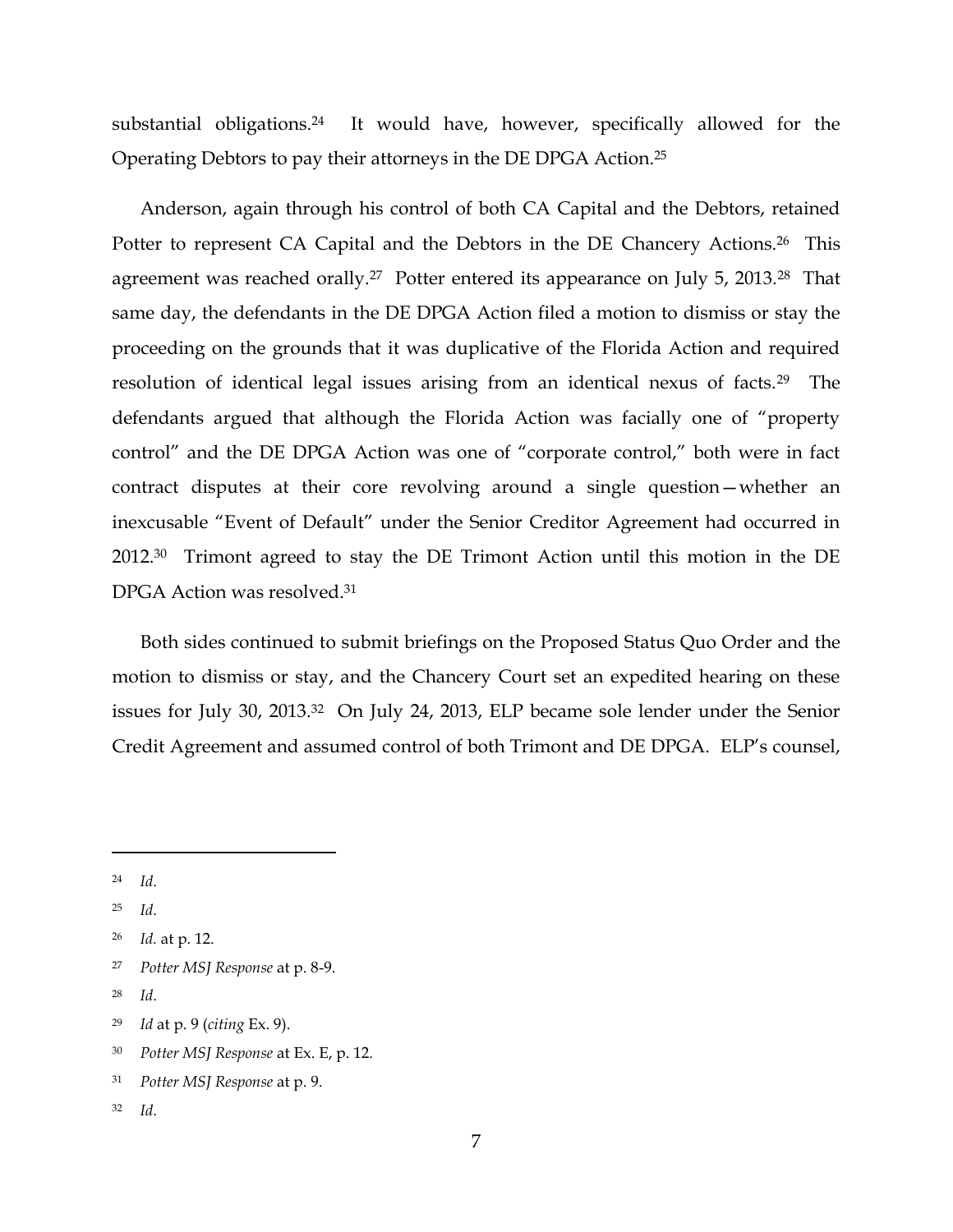DLA Piper, LLP, then entered its appearance on behalf of ELP in the DE Chancery Actions.<sup>33</sup>

The Chancery Court heard arguments on the competing motions on July 30, 2013. The Court declined to enter the Proposed Status Quo Order and reserved judgment on all pending motions, effectively staying the case until the Court came to a decision on the motion to dismiss or stay.34 At no point during the DE Chancery Actions did ELP, Trimont or DPGA object to Potter's representation of the Operating Debtors.<sup>35</sup>

The Chancery Court never issued a decision on the pending motions.<sup>36</sup> On June 17, 2013, HSJI, the Mezzanine Lender, had sent a notice of Disposition of Collateral to SHP, stating that it was foreclosing on SHP's 100% interest in Holdings and would conduct a public auction on August 15, 2013.<sup>37</sup> On September 12, 2013, an entity named HSJI Devonshire II, LSC, ("*HSJI II*") sent a letter to Potter informing Potter that HSJI II had purchased SHP's 100% interest in Holdings at a foreclosure sale held that same day and, effective immediately, CA Capital had been removed as Manager of the Debtors.<sup>38</sup> The letter directed that Potter take no further actions in the DE DPGA Action.<sup>39</sup> CA Capital also received a letter on September 12, 2013, from HSJI II notifying it that it had been removed as Manager of the Debtors and was being replaced by HSJI II.40 The DE Chancery Actions were voluntarily dismissed on September 25, 2013.<sup>41</sup>

- <sup>37</sup> *ELP MSJ Memorandum* at p. 10 (*citing* Ex. 11).
- <sup>38</sup> *Potter MSJ Response* at p. 11 (*citing* Ex. F).
- <sup>39</sup> *Id*.

- <sup>40</sup> *ELP MSJ Memorandum* at p. 14 (*citing* Ex. 27).
- <sup>41</sup> *Potter MSJ Response* at p. 11.

<sup>33</sup> *ELP MSJ Memorandum* at p. 13.

<sup>34</sup> *ELP MSJ Memorandum* at Ex. 26, p. 68.

<sup>35</sup> *Potter MSJ Response* at p. 10.

<sup>36</sup> *Id*. at p. 11.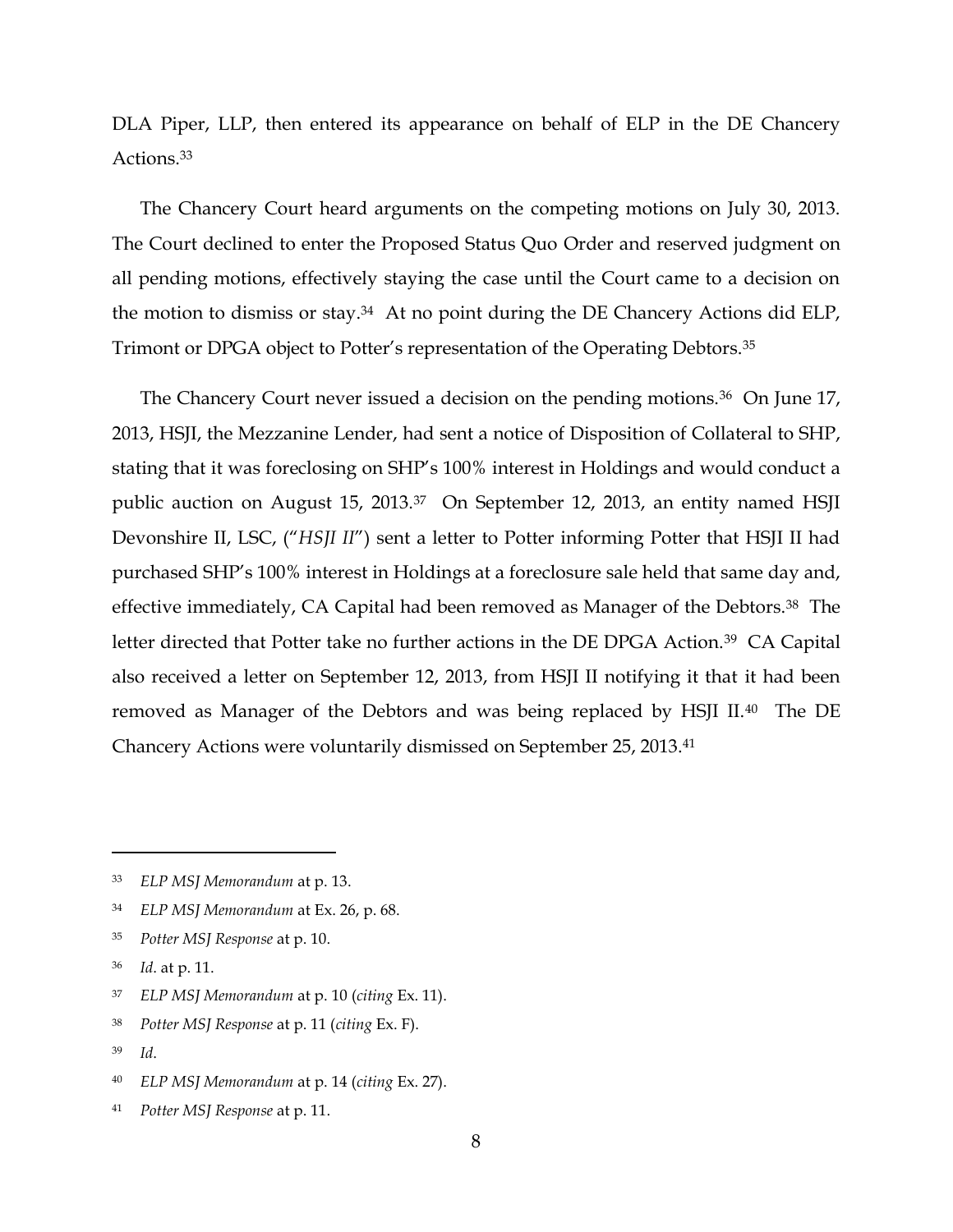On September 19, 2013, the Debtors filed their voluntary Chapter 11 petitions in this Court. The following day, Anderson, CA Capital, ELP, the Debtors and a number of other parties entered into a settlement agreement (the "*Settlement Agreement*").42 The Settlement Agreement was approved by this Court on October 16, 2013.43 The Debtors' cases were administratively consolidated and the Debtors filed their schedules and statements of financial affairs on October 21, 2013.<sup>44</sup> In their initial filings, the Debtors listed Potter as a creditor holding a non-disputed claim for \$225,561.48.45 On December 2, 2013, the Court entered an order confirming the Debtors' Plan of Reorganization; the Plan expressly provided that ELP and the Debtors retained the power to amend the Debtors Schedules and provided ELP with standing to dispute claims filed against the Debtors.<sup>46</sup>

On March 14, 2014, the Debtors amended their schedules and listed Potter's claim as disputed.47 Potter then filed a proof of claim against each of the Operating Debtors in the amount of \$236,618.78 on April 2, 2014.48 ELP filed a full objection to these claims on May 23, 2014.49 Potter filed a response on June 20, 2014.50 ELP subsequently filed a motion for summary judgment. This is the Court's decision on the summary judgment motion.

- <sup>48</sup> *Id.* at Ex. 31.
- <sup>49</sup> *ELP Claims Objection*, D.I. 343.
- <sup>50</sup> *Potter Claims Objection Response*, D.I. 364.

<sup>42</sup> *ELP MSJ Memorandum* at p. 14.

<sup>43</sup> D.I. 95.

<sup>44</sup> *ELP MSJ Memorandum* at p. 15.

<sup>45</sup> *ELP MSJ Memorandum* at Ex. 29.

<sup>46</sup> D.I. 205.

<sup>47</sup> *ELP MSJ Memorandum* at Ex. 30.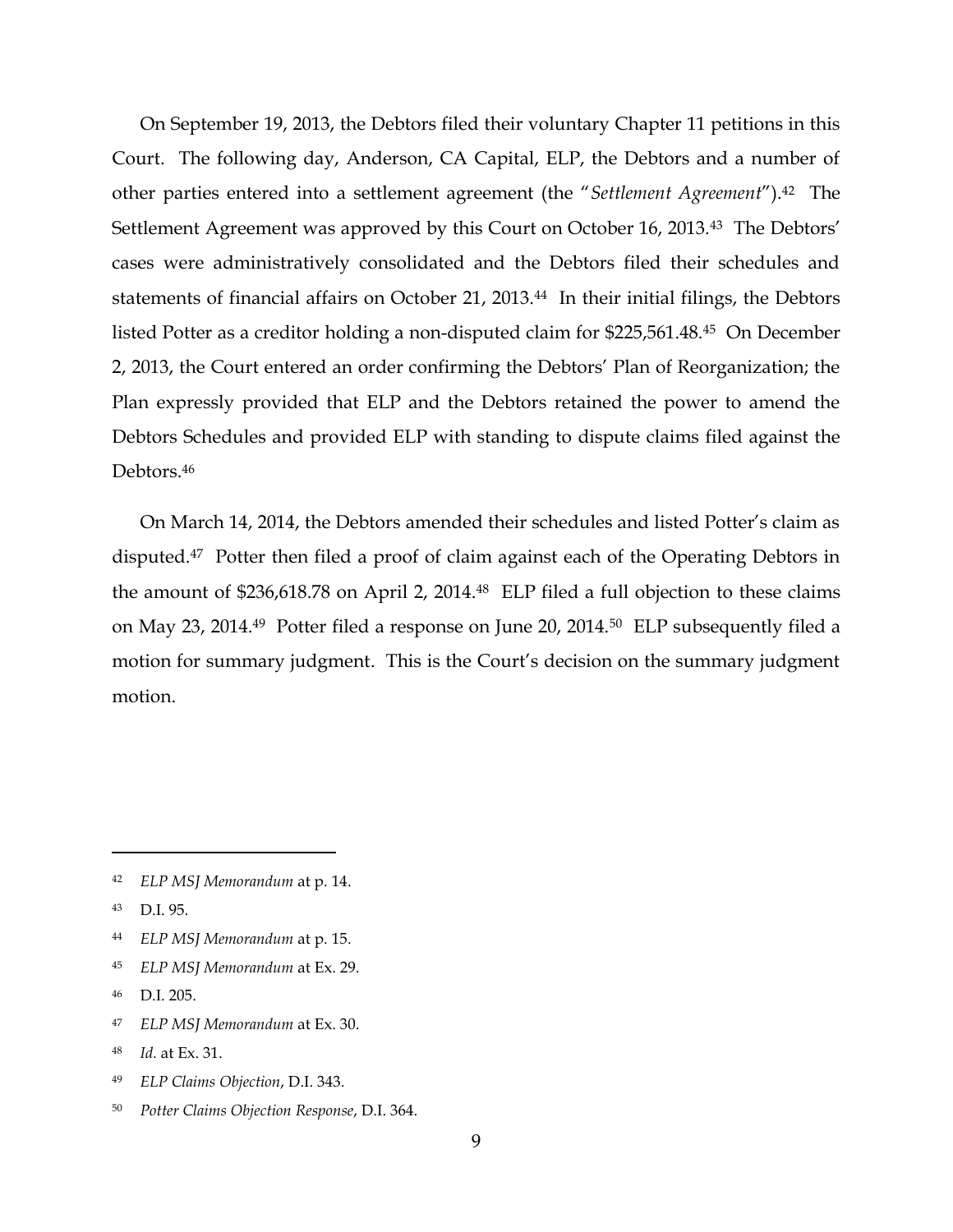### **DISCUSSION**

# **I. Adjudication of Claim Objections on Summary Judgment**

# **a. Summary Judgment Standard**

Fed.R.Bank.P. 9014 governs contested matters, and provides that Fed.R.Bank.P. 7056 applies in contested matters before the Court. Fed.R.Bank.P. 7056, in turn, makes Fed.R.Civ.P. 56 (Summary Judgment) applicable to contested matters. Summary judgment is designed "to avoid trial or extensive discovery if facts are settled and dispute turns on issue of law."<sup>51</sup> The Court's aim upon summary judgment is "to isolate and dispose of factually unsupported claims or defenses"<sup>52</sup> in order to avert "full-dress trials in unwinnable cases, thereby freeing courts to utilize scarce judicial resources in more beneficial ways."<sup>53</sup>

Fed.R.Civ.P. 56(a) therefore requires the Court to grant summary judgment if "the movant shows there is no genuine dispute as to any material fact and the movant is entitled to judgment as a matter of law." A "material fact" is one that might affect the outcome of the suit and a "genuine dispute" means that the evidence pointed to by the non-movant would allow a reasonable trier-of-fact to decide the "material fact" in the non-movant's favor.54 The movant for summary judgment bears the initial burden of persuasion, and must point to an absence of evidence in support of the non-movant's case.55 Ultimately, the non-movant must point to sufficient evidence that the trier-offact could reasonably find in their favor at trial.<sup>56</sup>

<sup>51</sup> 11–56 MOORE'S FEDERAL PRACTICE, § 56.02 (Matthew Bender 3d ed.).

<sup>52</sup> *Celotex Corp. v. Catrett*, 477 U.S. 317, 323-24, 106 S. Ct. 2548, 2553, 91 L. Ed. 2d 265 (1986).

<sup>53</sup> *Mesnick v. General Electric Co.,* 950 F.2d 816, 822 (1st Cir.1991).

<sup>54</sup> *See Mesnick,* 950 F.2d at 822. *See also Leonard v. General Motors Corp. (In re Headquarters Dodge),* 13 F.3d 674, 679 (3d Cir.1993); *Matsushita Elec. Indus. Co. v. Zenith Radio Corp.,* 475 U.S. 574, 586-87 (1986).

<sup>55</sup> *See Celotex Corp.,* 477 U.S. at 323-325.

<sup>56</sup> See *Leonard*, 13 F. 3d at 679; *Matsushita*, 475 U.S. at 586-87.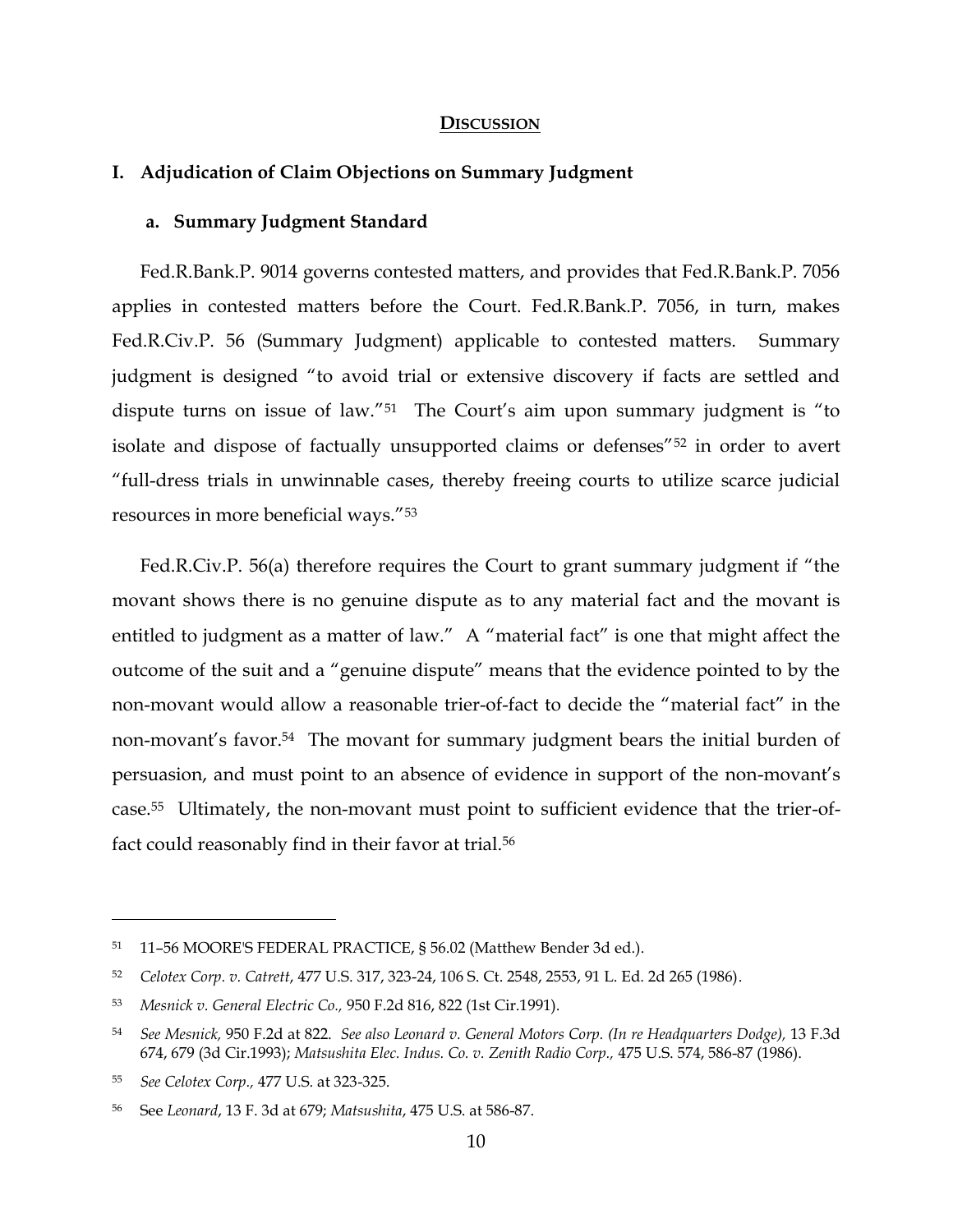Applying this standard is a three-step process: (1) the Court must determine "the matter or matters in dispute;" (2) the Court must ascertain "the law governing such matters;" and (3) the Court must use that law to "gauge the materiality of any factual issues" to "refine and resolve the legal issues."57 When a motion for summary judgment presents no triable issues of fact, the Court may adjudicate the legal consequences to be drawn from the undisputed facts.<sup>58</sup>

## **b. Claim Objections**

11 U.S.C. § 502(a) provides that "a claim or interest, proof of which is filed… is deemed allowed, unless a party in interest… objects." ELP has objected to Potter's claim under 11 U.S.C. § 502(b)(1), which empowers the Court to disallow a claim to the extent that "such claim is unenforceable..." In the absence of overruling federal law, the Court will look to state law to determine if a claim is enforceable. 59

In adjudicating a claim objection, the Court applies a burden-shifting framework.<sup>60</sup> Initially, the burden of proof lies on the claimant; if the claimant supports his claim with sufficient facts or documentation, the claim is deemed *prima facie* valid.<sup>61</sup> The burden then shifts to the objector to produce evidence sufficient to negate the *prima facie*  validity of the claim.<sup>62</sup> "It is often said the objector must produce evidence equal in

<sup>57</sup> *Walker v. Chrysler Corp.*, 601 F. Supp. 1358, 1360 (D. Del.) (*aff'd,* 780 F.2d 1017 (3d Cir. 1985)).

<sup>58</sup> *See United States v. Gen. Instrument Corp.*, 87 F. Supp. 157, 165 (D.N.J. 1949). *See also Green v. Dep't of Pub. Welfare of State of Del.*, 270 F. Supp. 173, 176 (D. Del. 1967).

<sup>59</sup> *See Travelers Cas. & Sur. Co. of Am. v. Pac. Gas & Elec. Co.*, 549 U.S. 443, 450-51, 127 S. Ct. 1199, 1204-05, 167 L. Ed. 2d 178 (2007). *See also Matter of Celeste Court Apartments, Inc.*, 47 B.R. 470, 473 (D. Del. 1985).

<sup>60</sup> *See In re Allegheny Int'l, Inc.*, 954 F.2d 167, 173-74 (3d Cir. 1992).

<sup>61</sup> *Id*. at 173.

<sup>62</sup> *Id*.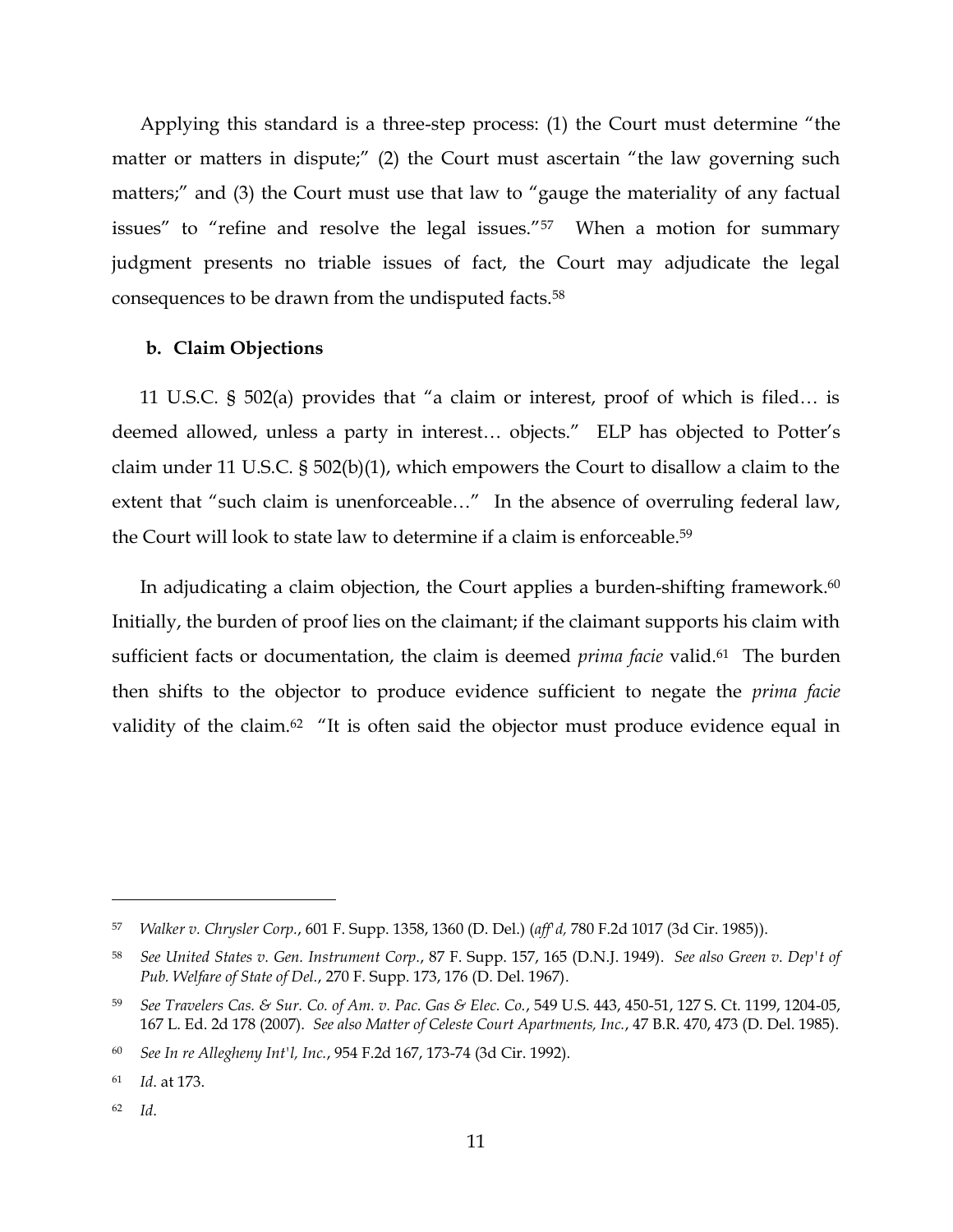force to the *prima facie* case."<sup>63</sup> If the objector does so, the burden then reverts to the claimant to prove its validity by a preponderance of the evidence.<sup>64</sup>

## **c. Adjudication of Claim Objections on Summary Judgment**

ELP does not dispute that Potter actually represented the Debtors in the DE Chancery Actions. Potter has submitted invoices in support of its claims. As a result, Potter's claims are *prima facie* valid. At trial, ELP would therefore bear the burden of producing evidence sufficient to negate the *prima facie* validity of Potter's claim.

ELP, however, is moving for summary judgment and must demonstrate it is entitled to judgment as a matter of law. As a result, ELP may not simply counter Potter's *prima facie* case; ELP must demonstrate that Potter could not prove the validity of its claim, at trial, by a preponderance of the evidence. On summary judgment, ELP must prove that there is no genuine dispute that applicable law renders Potter's claim unenforceable. ELP therefore bears the burden of demonstrating that: (1) the law ELP cites is applicable; (2) the cited law renders Potter's claim unenforceable; and (3) Potter has no defense that would prevent application of the cited law.

### **II. ELP has Failed to Demonstrate that it is Entitled to Summary Judgment**

As the movant for summary judgment, ELP bears the burden of demonstrating that there is no genuine dispute of material fact and that ELP is entitled to judgment as a matter of law. ELP has failed to carry this burden.

# **a. ELP has failed to show that Potter was not validly engaged to represent the Debtors in the DE Chancery Actions.**

ELP first argues that Potter and its clients conceded in the DE DPGA Action that the Debtors had defaulted under the Senior Credit Agreement and, therefore, Anderson

<sup>63</sup> *Id.* at 173-174 (*citing In re Holm,* 931 F.2d 620, 623 (9th Cir.1991)).

<sup>64</sup> *Id.* at 174.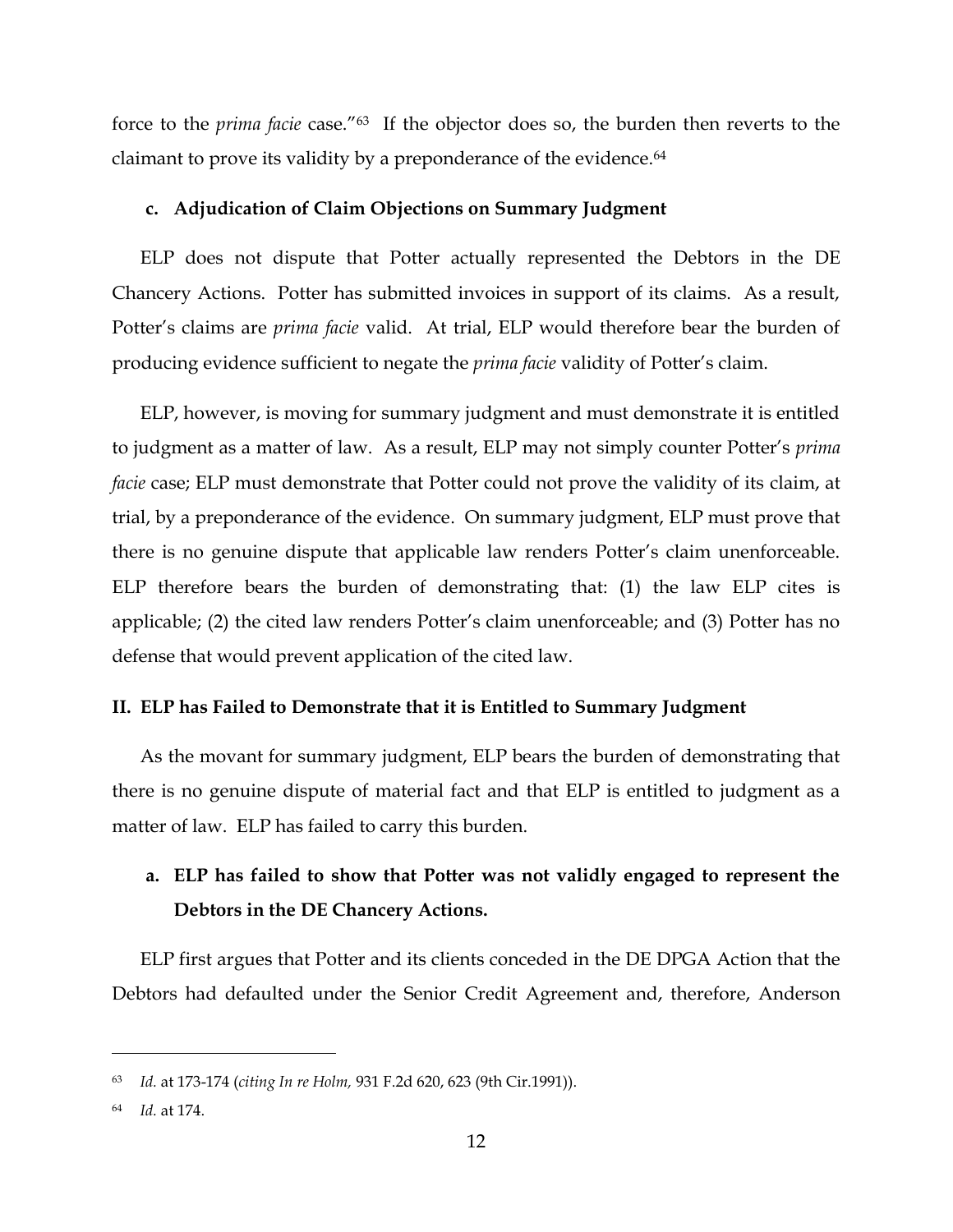lacked the authority to retain Potter to represent the Debtors.<sup>65</sup> ELP asserts that by responding to the Complaint with a motion to dismiss or stay, the DE DPGA Defendants admitted the allegations of the Complaint.<sup>66</sup> This argument is so contrary to both law and fact that it warrants no further discussion.

ELP's second argument is straightforward. ELP claims that (1) the 2013 Settlement Agreement established that an Event of Default occurred in April 2012 and (2) the Pledge Agreements unambiguously entitled the Agent to appoint a new Manager following an Event of Default;<sup>67</sup> therefore, Trimont validly removed CA Capital as manager of the Debtors on July 2, 2013. ELP asserts that, as a result, CA Capital lacked the authority to hire Potter to represent the Debtors in the DE Chancery Actions. <sup>68</sup> ELP therefore concludes that Potter's claims against the Debtors are unenforceable, since CA Capital was no longer Manager of the Debtors when it retained Potter to represent the Debtors.

This argument fails for two reasons. First, the record demonstrates that even if an Event of Default occurred in April 2012, that default may have been excused by law or equitable principles. As a result, the Court cannot conclude that Trimont validly removed CA Capital as manager of the Debtors on July 2, 2013. Second, ELP assumes, without citation to legal authority, that the settlement of a corporate control dispute retrospectively voids the decisions of a removed manager. Because ELP has failed to show that this is applicable law, the Court cannot conclude that CA Capital lacked the authority to hire Potter on behalf of Debtors.

In both the FL Action and the DE DPGA Action, the defendants to those actions argued that (1) no Event of Default had occurred and (2) if an Event of Default had occurred, it was excusable because it was caused by the misconduct and bad faith of the

<sup>65</sup> *ELP MSJ Brief* at p. 17.

<sup>66</sup> *Id*.

<sup>67</sup> *ELP MSJ Reply*, D.I. 417, at Ex. 2, p. 2.

<sup>68</sup> *Id*. at p. 5.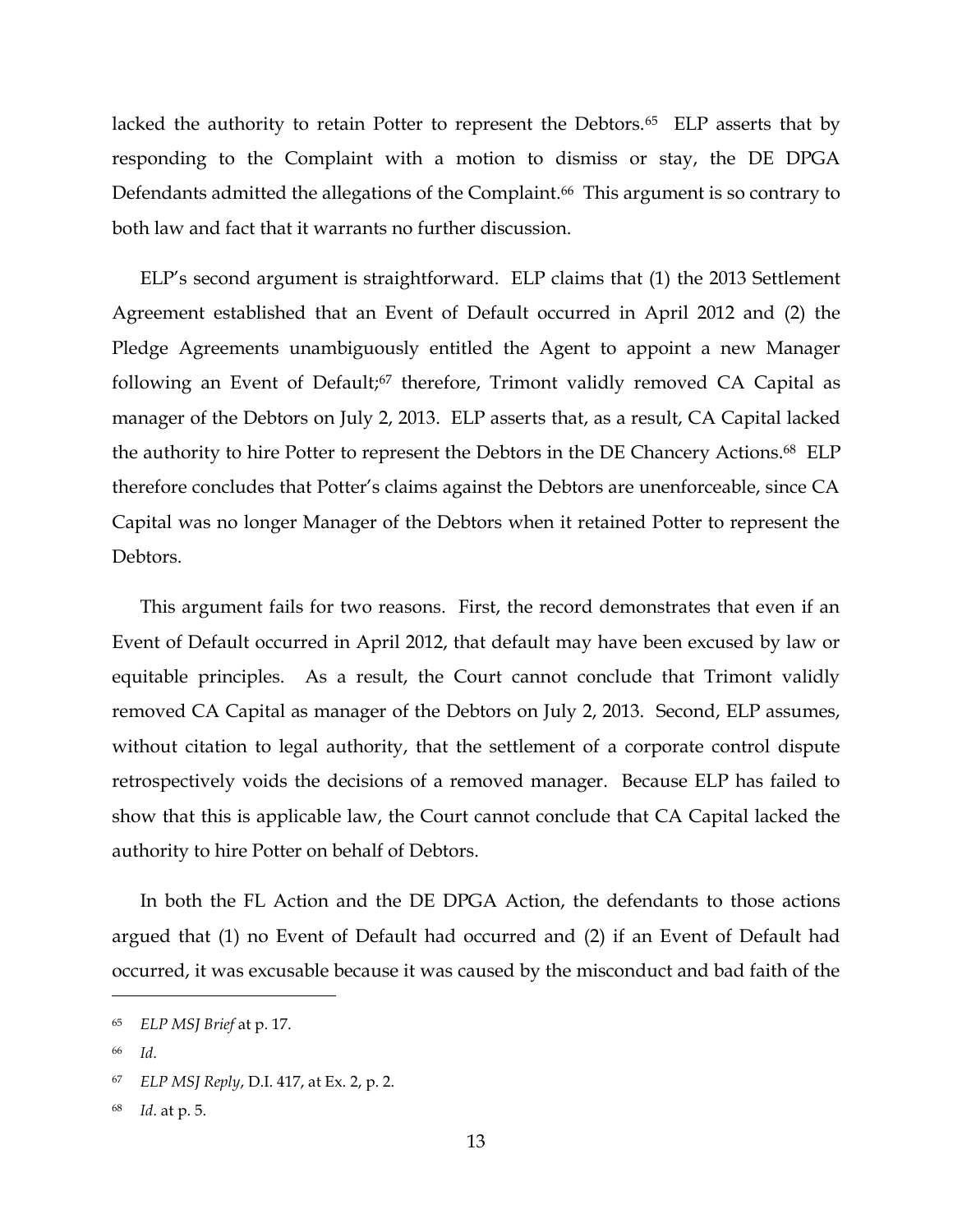Senior Lenders and GE Financial–Trimont's predecessor as Agent.<sup>69</sup> No court ever adjudicated these defenses and counterclaims, and Anderson received \$3,000,000 in exchange for these claims in the 2013 Settlement Agreement, lending them some credence.<sup>70</sup>

 The 2013 Settlement Agreement only established that an Event of Default had occurred in 2012; it did not establish whether this default was legally excusable. Even if "the plain and unambiguous terms of the Pledge Agreements permitted Trimont to remove CA Capital as manager"<sup>71</sup> after an Event of Default occurred, the Pledge Agreement must still be operative and the Event of Default must not be excusable by law. ELP has not pointed to any provision in the 2013 Settlement Agreement stating that the Debtors' default was not excusable nor that the defenses and counterclaims raised in the FL Action were without merit. As a result, ELP has failed to establish that Trimont's 2013 removal of CA Capital was valid and that CA Capital lacked the authority to retain Potter to represent the Debtors.

Furthermore, ELP has failed to prove that applicable law would disallow Potter's claims in any event. ELP assumes, without citation to legal authority, that the settlement of a corporate control dispute retrospectively voids the decisions of the removed manager. ELP further assumes, without citation to legal authority, that the defenses and counterclaims raised by the Debtors in the Florida Action and the DE Chancery Actions are irrelevant to this proceeding. This Court may not grant summary judgment unless ELP has provided specific legal authority in support of these positions.

Finally, Potter has raised a credible argument that even if the Settlement Agreement retroactively established that CA Capital lacked actual authority to hire Potter to retain

<sup>69</sup> *Potter MSJ Response* at p. 6 (citing Ex. D, ¶ 27-28, 63-104).

<sup>70</sup> *ELP MSJ Reply* at Ex. 2, p. 9.

<sup>71</sup> *ELP MSJ Reply* at p. 5.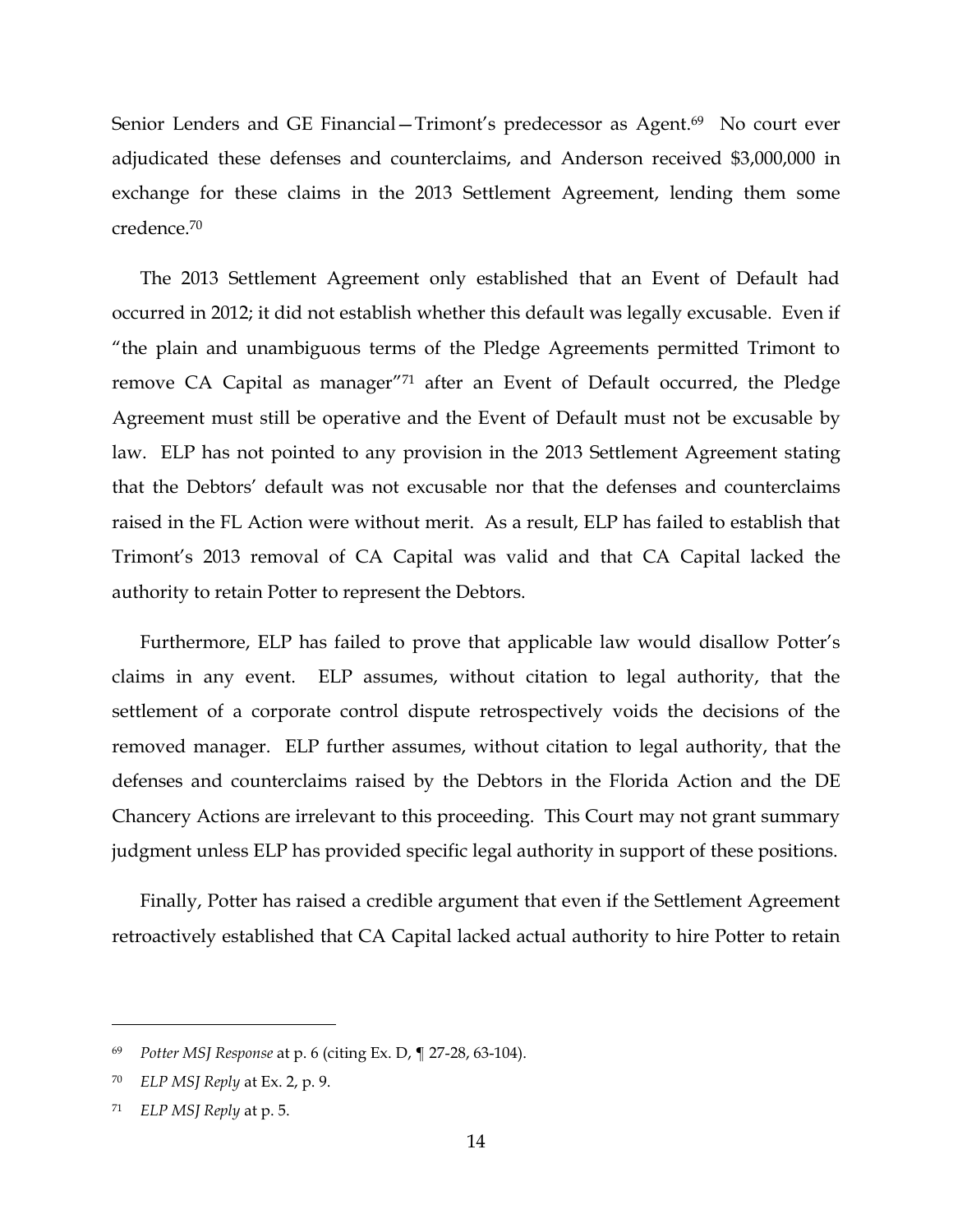the Debtors, Potter's claims against the Debtors are still enforceable. 72 Potter analogizes this situation to corporate directors whose election is subsequently invalidated by a court; Delaware precedent holds that when a corporate director has been found to have been elected illegally and is subsequently removed from office, his actions dealing with third parties are not voidable because the director held *de facto* authority when those actions were taken. <sup>73</sup> The cases cited by Potter explain that an invalidly elected director's *de facto* authority only ends when the director is removed from his position by a Court's authority or agreement. <sup>74</sup> Potter thus argues that even if Trimont's 2013 removal of CA Capital was valid, because its validity was only settled retrospectively by the Settlement Agreement, CA Capital had *de facto* authority to retain Potter to represent the Debtors in the DE Chancery Actions. This argument is sufficiently persuasive to warrant consideration at trial.

ELP curtly argues that the Court should ignore Potter's argument because it only cites analogous law.75 As the movant for summary judgment, however, ELP bears the burden of showing that it is entitled to judgment as a matter of law and that no issues warrant consideration at trial. But ELP does not offer any precedent or statutory authority stating that when the removal of a manager is retrospectively validated, all of the actions taken by the removed manager post-removal but prior to validation are voidable; ELP just assumes that this is applicable law.76 The Court has no reason to make such an assumption; Potter, by demonstrating that its retention would be found

<sup>72</sup> *Potter MSJ Response* at p. 21-22.

<sup>73</sup> *Id.* at n. 10.

<sup>74</sup> *See President & Fellows of Harvard Coll. v. Glancy*, 2003 WL 21026784, at \*17 (Del. Ch. 2003); *Prickett v. Am. Steel & Pump Corp.*, 253 A.2d 86, 88-89 (Del. Ch. 1969); *Levin v. Metro-Goldwyn-Mayer, Inc.*, 221 A.2d 499, 503 (Del. Ch. 1966).

<sup>75</sup> *ELP MSJ Reply* at p. 8, n. 9. A puzzling argument, given that ELP relies on argument by analogy in a portion of its own briefing. *See ELP MSJ Brief* at p. 21.

<sup>76</sup> *ELP MSJ Reply* at p. 8.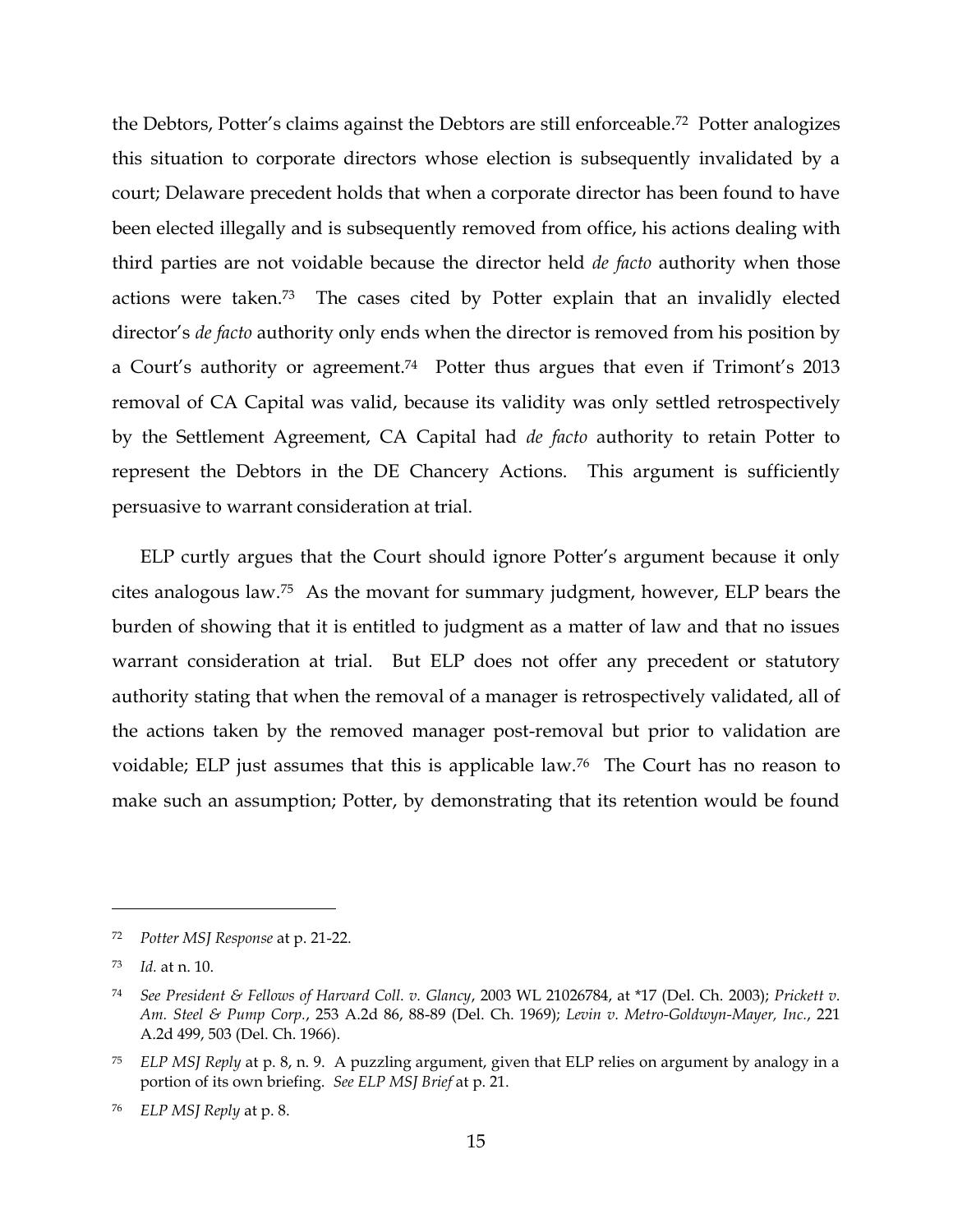valid in an analogous context, has clearly created an issue warranting trial.<sup>77</sup> ELP cannot meet its burden by simply denying the relevance of Potter's analogy; ELP has the burden, at both summary judgment and at trial, to show that Delaware law on managers differs from Delaware law on corporate directors.78 Because ELP has failed to do so, the Court may not grant summary judgment in favor of ELP.

# **b. ELP has failed to show that the Debtors did not benefit from Potter's representation.**

ELP next argues that the Debtors received no benefit from Potter's representation in the DE Chancery Actions and, therefore, Potter fees should be disallowed. This theory fails for two reasons.

First, the record clearly shows a genuine dispute of fact as to whether the Debtors received a benefit from Potter's representation. The briefings from the DE DPGA Action plausibly argue that in order for the Delaware Chancery Court to issue declaratory judgment validating the Agent's replacement of CA Capital, the Chancery Court would necessarily need to determine whether an inexcusable Event of Default had occurred under the Senior Creditor Agreement.<sup>79</sup> Thus, even if the Debtors had no interest in the "outcome" of the DE Chancery Actions, i.e., whether CA Capital had been removed as manager, there is evidence that the Debtors had an interest in the legal issues the Chancery Court would necessarily adjudicate in the DE Chancery Actions.

Second, ELP has the burden of showing it is entitled to judgment as a matter of law. But ELP has failed to show a proper legal basis for why a lack of benefit to the Debtors

<sup>77</sup> Even if Potter had not demonstrated that its retention would be valid in an analogous context, ELP would not be entitled to summary judgment. It is ELP who bears the burden of showing applicable law renders ELP's claim unenforceable. ELP cannot simply assume that the law is what ELP wishes it to be.

Nor may ELP rest on its laurels and force the Court to ascertain the applicable law on manager controlled LLCs. Because Potter's claim is *prima facie* valid, ELP *must* at least identify the specific applicable law it believes to render Potter's claim unenforceable.

<sup>79</sup> *Potter MSJ Response* at Ex. E, p. 12.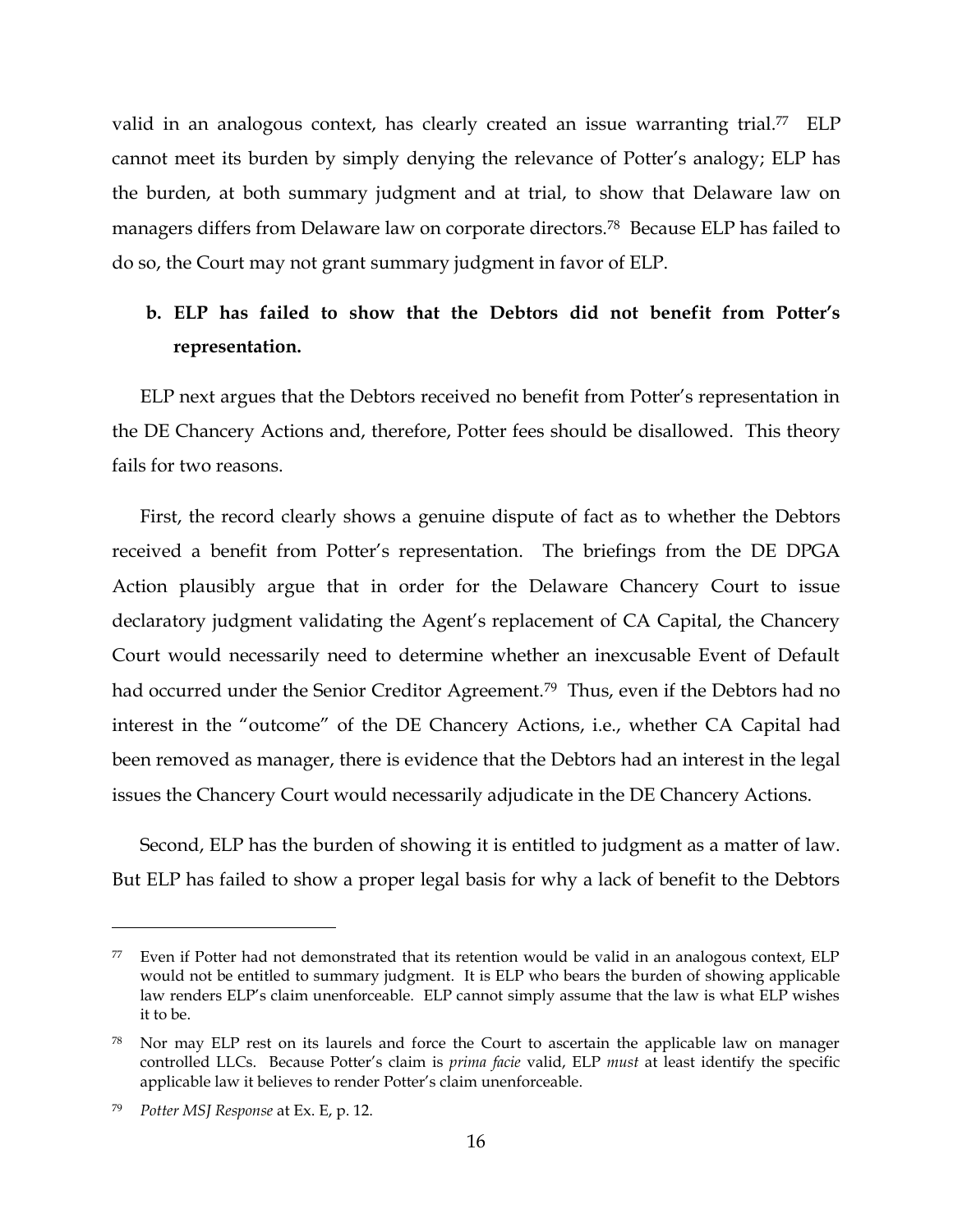justifies the disallowance of Potter's fees. In their initial brief, ELP relied entirely on an argument by analogy to corporate takeovers.<sup>80</sup> Potter rebuts this argument by noting that both cases involve an attempt by one party to have its costs paid by *another party*. 81 The Court agrees with Potter that neither of these cases can support the proposition that a party may avoid paying *its own attorneys* because of a lack of benefit.

ELP, in **its reply brief**, <sup>82</sup> raises 11 U.S.C. § 502(b)(4), which instructs the Court to disallow the claim(s) of an attorney or insider of the debtor to the extent the claim(s) exceed(s) the reasonable value of the services rendered. ELP, prior to its reply brief, had never raised § 502(b)(4) as a reason for reducing Potter's claim.<sup>83</sup> The Court therefore holds that this argument is improperly presented and consideration of it would be prejudicial to Potter.<sup>84</sup> Moreover, ELP simply fails to make a justifiable argument under this provision of § 502(b). ELP does not attack the reasonableness of Potter's fees, but simply reiterates its argument that the Debtors did not receive any value from Potter's services. $85$  11 U.S.C. §  $502(b)(4)$  is not a subjective test of the "value" received" by the Debtor: if it were, this Court could never compensate any attorney of the debtor for its fees in an action that the debtor lost. The question under § 502(b)(4) is whether the attorney's fees were objectively reasonable, and ELP has not submitted any evidence showing that Potter's fees were not. As a result, the Court cannot grant summary judgment under this theory.

<sup>80</sup> *ELP MSJ Brief* at p. 21-22.

<sup>81</sup> *Potter MSJ Response* at p. 29.

<sup>82</sup> *ELP MSJ Reply* at p. 13-14.

<sup>83</sup> *ELP Claim Objection* at p. 6 (requesting relief solely under 11 U.S.C. § 502(b)(1)).

<sup>84</sup> ELP did reserve its right to object under § 502(b)(4). *ELP Claim Objection* at p. 9, ¶ 4. If ELP wishes to amend its claim objection to add an objection under § 502(b)(4), it may do so. It may not, however, raise the issue for the first time in its reply brief upon summary judgment.

<sup>85</sup> *ELP MSJ Reply* at p. 14 (stating, without any further citation or development, that "far from providing any value to the Operating Debtors, Potter's services likely caused the Operating Debtors harm").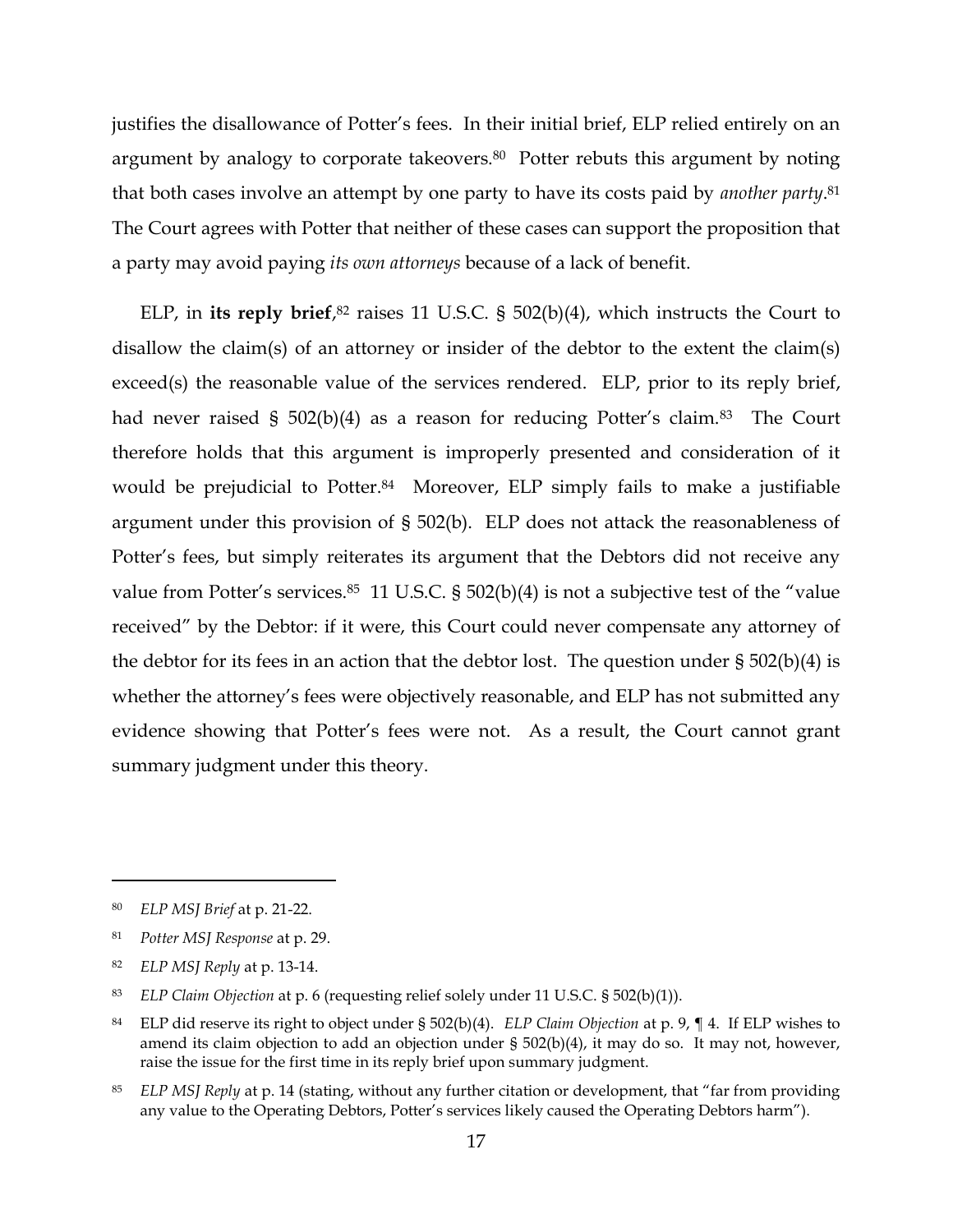# **c. ELP has failed to identify a conflict of interest that necessitates a written retention agreement.**

ELP's third theory for disallowance is straightforward. ELP argues that Potter, by representing both the Debtors and CA Capital in the DE Chancery Actions, was "conflicted" under the Delaware Lawyers' Rules of Professional Conduct (the "*DLRPC*").<sup>86</sup> The DLRPC require that a conflicted attorney secure a written waiver from the affected clients.87 Because the record contains no written waiver of this conflict, ELP asserts that Potter's claim against the Debtors is unenforceable.<sup>88</sup> The Court cannot enter summary judgment under this theory, however, because there is a genuine dispute as to whether Potter was conflicted.

The Court first notes the contradictory nature of ELP's theories. ELP argues that the Debtors had no interest in the DE Chancery Actions. Yet ELP also asserts that Potter had a conflict of interest in representing both CA Capital and the Debtors in those actions. Under the DLRPC, a concurrent conflict of interest exists if "(1) the representation of one client will be directly adverse to another client" or "(2) there is a significant risk that the representation of one or more clients will be materially limited by the lawyer's responsibilities to another client, a former client or a third person…"<sup>89</sup> As a matter of logic, the Debtors must have had some interest in the DE Chancery Actions for Potter to be conflicted by representing both CA Capital and the Debtors. If the Debtors had no interest in the DE Chancery Actions, then no conflict could exist, since CA Capital's interest would not be directly adverse or limit Potter's ability to represent the Debtors.

The Court must deny summary judgment under this theory because there is a genuine dispute as to whether Potter was conflicted by representing CA Capital and the

<sup>86</sup> *ELP MSJ Brief* at p. 19.

<sup>87</sup> *See Matter of Katz*, 981 A.2d 1133, 1141 (Del. 2009).

<sup>88</sup> *ELP MSJ Brief* at p. 20.

Del. R. Prof. C., Rule 1.7(a).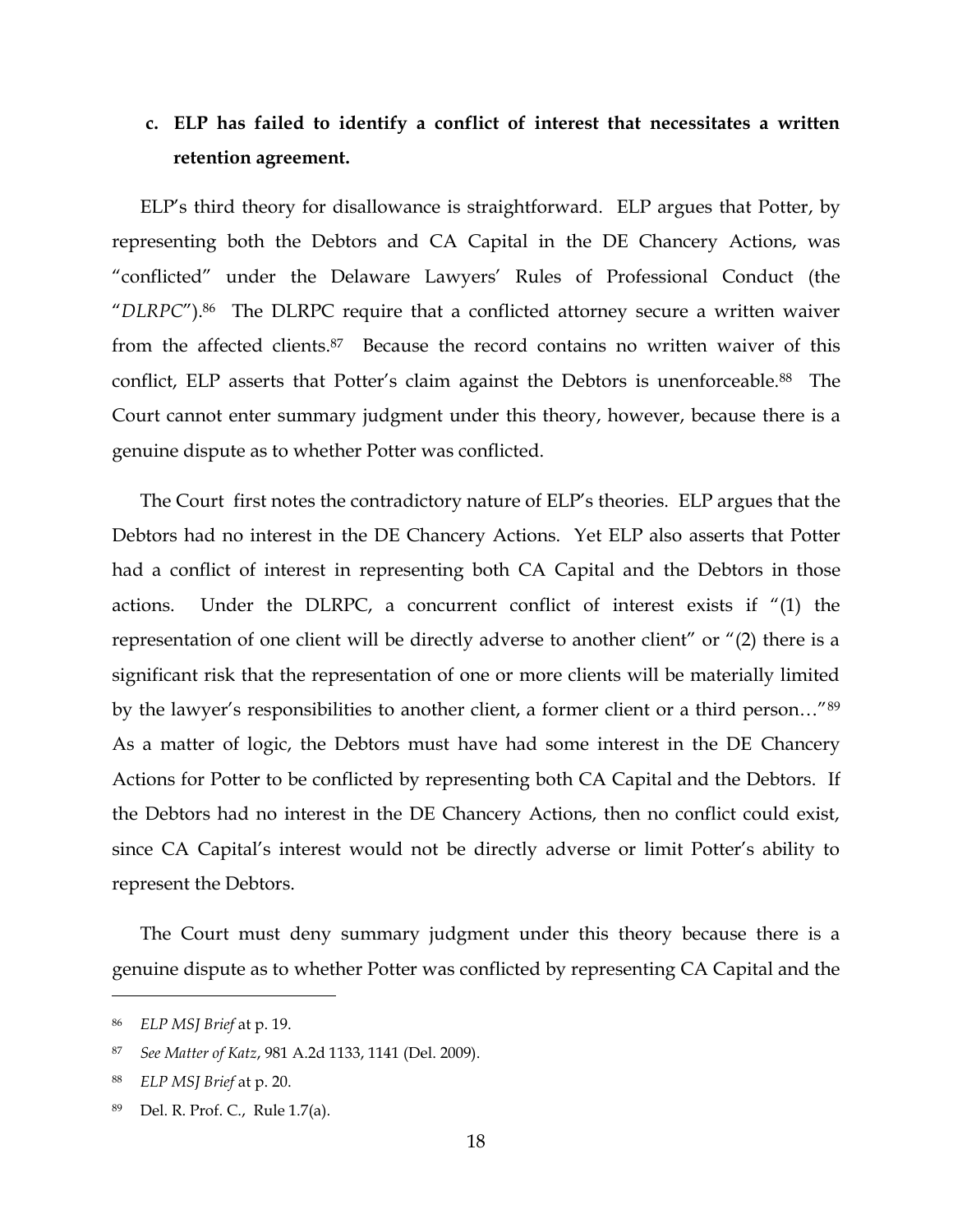Debtors. First, ELP's argument that a conflict of interest existed is based on a presumption that CA Capital was validly removed as manager by Trimont on July 2, 2013; <sup>90</sup> a premise that itself is subject to a genuine dispute of fact. Second, as explained above, there is evidence that the Debtors had a substantial interest in the issues being decided in the DE DPGA Action; namely, whether the Debtors had committed an inexcusable Event of Default in 2012. In order to determine whether Potter was conflicted in representing both the Debtors and CA Capital, the Court need ask only a single question—could Potter have vindicated the interests of CA Capital by arguing against the interests of the Debtors, or vice versa?

No. As ELP has repeatedly emphasized, the Agent's power to replace CA Capital as manager of the Debtors was contingent solely upon an Event of Default by the Debtors. As ELP sees it, under the Pledge Agreements, as soon an inexcusable Event of Default occurred, the Agent was entitled to remove CA Capital and CA Capital's only defense on the merits to the DE DPGA Action would have been to deny that an inexcusable Event of Default had occurred. Thus, CA Capital would necessarily have to vindicate the Debtors' interests in order to vindicate its own. Nor could the Debtors vindicate their interests without vindicating CA Capital's interests.

Third, ELP identifies only one specific conflict of interest; ELP asserts that it was "adverse to the Debtors' interest to allow CA Capital to cause the Debtors to spend approximately \$230,000 [in attorneys' fees] to simply delay the inevitable."91 In other words, ELP claims that hiring an attorney to represent the Debtors in the DE Chancery Actions, at all, was a conflict. This logic is frivolous. The Debtors were necessary parties to the DE Chancery Actions; as corporate entities controlled entirely by their Manager, CA Capital *had to hire someone to represent them*. If the Court accepted ELP's logic, then even if CA Capital had hired Potter for itself and hired another attorney to

<sup>90</sup> *ELP MSJ Reply* at p. 9.

*Id.* at p. 11-12.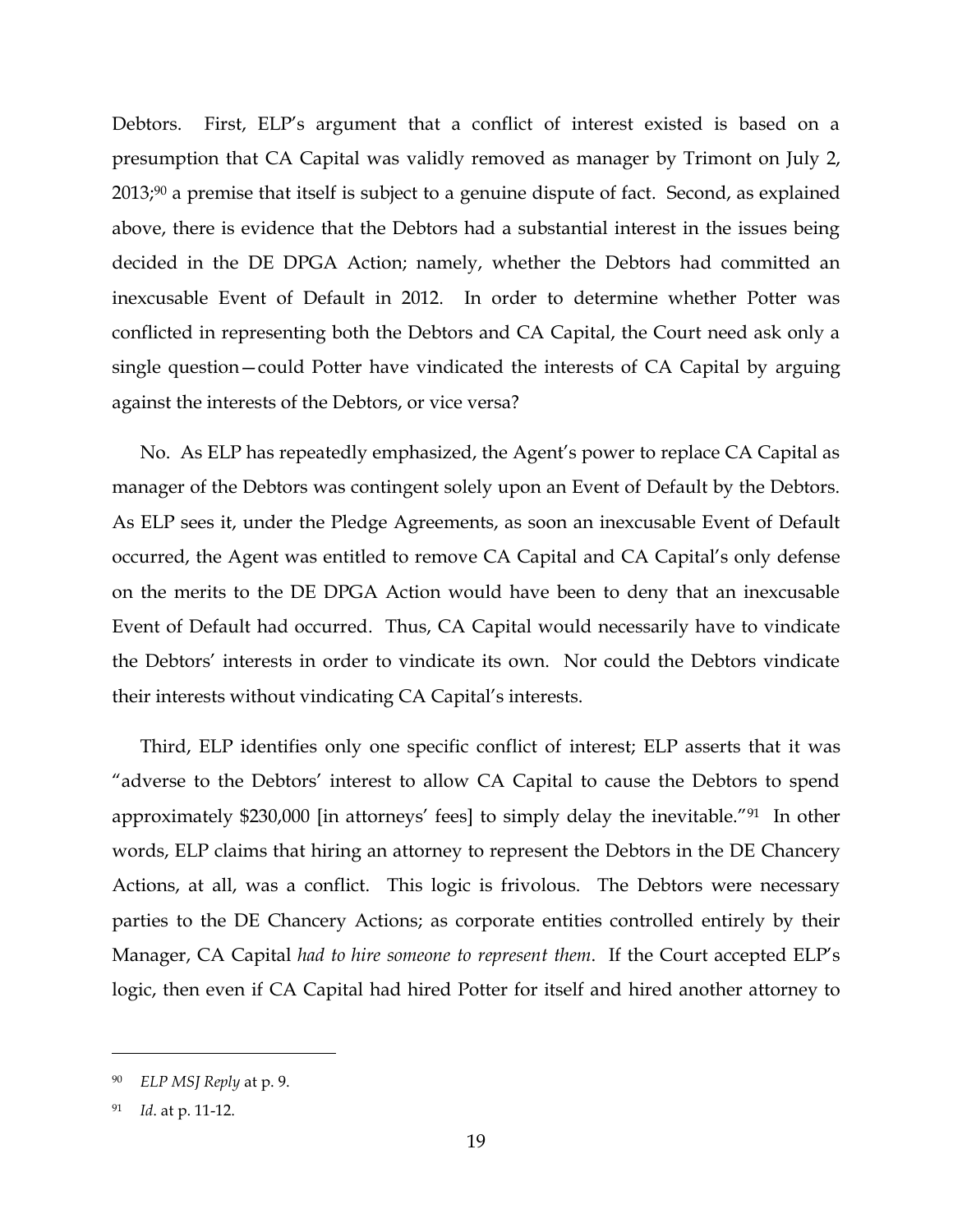represent the Debtors, that other attorney's fees would not be enforceable against the Debtors.

Finally, the Court could interpret ELP's argument another way; ELP might believe that CA Capital benefited far more from Potter's representation and therefore the Debtors should not be held jointly and severally liable for Potter's fees. Even if this were true, this fact would not create a conflict of interest under the DLRPC. As a result, the DLRPC would not render Potter's claim unenforceable. ELP would need to demonstrate that a different applicable law, because of this fact, would render Potter's claim unenforceable. Because ELP has not provided any legal authority that makes this fact relevant, this fact, even if true, does not present a basis for summary judgment.

### **d. ELP has failed to show that the Settlement Agreement bars Potter's claims.**

Finally, ELP argues that the 2013 Settlement Agreement approved by this Court bars Potter's claims against the Operating Debtors.<sup>92</sup> As Potter explains, they were not and could not be bound by a contract to which they were not a party.<sup>93</sup> That is the law and ELP cannot avoid it because it is inconvenient. If ELP believes that "Anderson and CA Capital are the proper parties from which to seek payment of Potter's claims,"<sup>94</sup> then ELP may bring a claim for contribution against them and prove that, under the settlement agreement, Anderson and CA Capital are responsible for Potter's fees. ELP may succeed. But that is irrelevant to the question of whether Potter may bring its claim against the Operating Debtors. Because ELP has not presented any legal authority that would allow the Court to hold that the 2013 Settlement binds Potter, summary judgment may not be granted under this theory.

<sup>92</sup> *ELP MSJ Brief* at p. 22-23.

<sup>93</sup> *Potter MSJ Response* at p. 31 (*citing Am. Homepatient, Inc. v. Collier*, 2006 WL 1134170, at \*2 (Del. Ch.); *EEOC v. Waffle House, Inc.*, 534 U.S. 279, 294 (2002); *Kuroda v. SPJS Holdings, L.L.C.*, 2010 WL 4880659, at \*3 (Del. Ch.)).

<sup>94</sup> *ELP MSJ Reply* at p. 15.